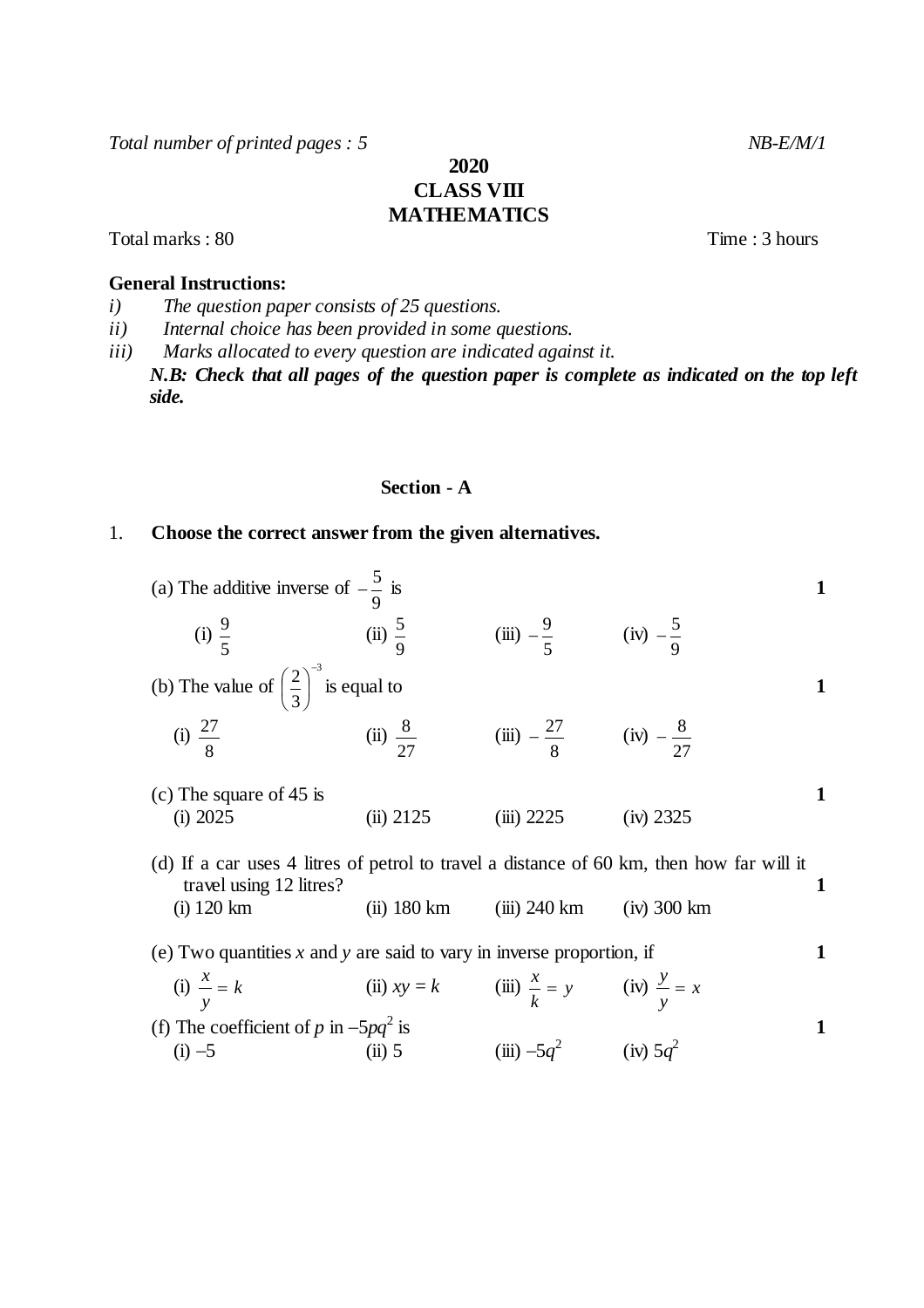|    | (g) Number of diagonals in a regular hexagon is                                                         |                    |                                                                          |                       |                |
|----|---------------------------------------------------------------------------------------------------------|--------------------|--------------------------------------------------------------------------|-----------------------|----------------|
|    | $(i)$ 3                                                                                                 | (ii) 6             | $(iii)$ 9                                                                | $(iv)$ 12             |                |
|    | (h) The sum of the measures of the external angles of any polygon is<br>$(i)$ 180 $^{\circ}$            | $(ii)360^\circ$    | $(iii)$ 540 $\circ$                                                      | $(iv)$ 720 $^{\circ}$ | 1              |
|    | (i) If the diagonals of a rhombus are $7.5$ cm and $12$ cm, then its area is<br>$(i)$ 45cm <sup>2</sup> |                    | (ii) 65 cm <sup>2</sup> (iii) 75 cm <sup>2</sup> (iv) 90 cm <sup>2</sup> |                       | 1              |
|    | (j) The total surface area of a cuboid is<br>(i) $(lb + lh + bh)$<br>(iii) $3(lb + lh + bh)$            |                    | (ii) $2(lb + lh + bh)$<br>(iv) $2(lb - lh - bh)$                         |                       | 1              |
|    |                                                                                                         | <b>Section – B</b> |                                                                          |                       |                |
| 2. | Multiply $\frac{6}{13}$ by the reciprocal of $\frac{-7}{16}$                                            |                    |                                                                          |                       | 2              |
| 3. | Find two rational numbers between $\frac{1}{4}$ and $\frac{1}{2}$                                       |                    |                                                                          |                       | $\overline{2}$ |
| 4. | Simplify: $(3^{-7} \div 3^{-10}) \times 3^{-5}$                                                         |                    |                                                                          |                       |                |

5. Find the value of 
$$
\left(\frac{1}{2}\right)^{-2} + \left(\frac{1}{3}\right)^{-2} + \left(\frac{1}{4}\right)^{-2}
$$

 $2.$ 

| 6. A machine in a soft-drink factory fills 840 bottles in six hours. How many bottles<br>will it fill in five hours? |  |
|----------------------------------------------------------------------------------------------------------------------|--|
|                                                                                                                      |  |
| 7 Find the product of $\left(\frac{2}{x}, x^2, y^2\right) \times \left(\frac{-9}{x^3}, y^3\right)$                   |  |

7. Find the product of 
$$
\left(\frac{2}{3}x^2y^2\right) \times \left(\frac{-9}{10}x^3y^3\right)
$$

| 8. | Find the measure of each exterior angle of a regular polygon of 9 sides.          |  |
|----|-----------------------------------------------------------------------------------|--|
|    | 9. A closed cylindrical tank of radius 7 m and height 3 m is made from a sheet of |  |
|    | metal. How much sheet of metal is required?                                       |  |

# **Section – C**

10. Find the smallest whole number by which 1008 should be multiplied so as to get a perfect square number. Also, find the square root of the square number so obtained. **3**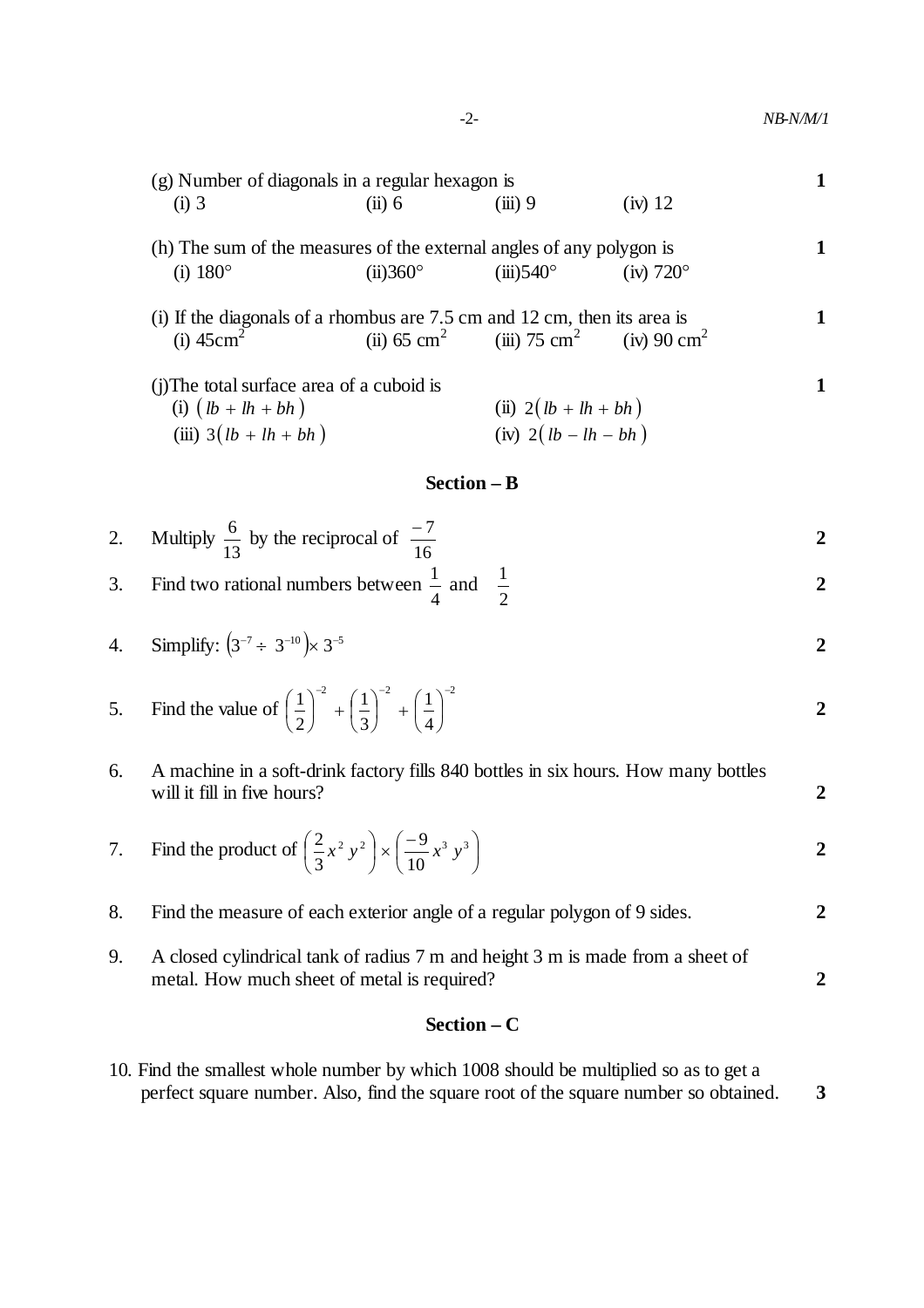| $NB-N/M/1$ |  |
|------------|--|
| - 3-       |  |

11. Find the square root of 5776 by division method. **3** 12. If a box of sweets is divided among 24 children, they will get 5 sweets each. How many would each get, if the number of children is reduced by 4? **3** 13. Rashmi has a road map with a scale of 1 cm representing 18 km. She drives on a road for 72 km. What would be her distance covered in the map? **3** 14. **a.** Find the product:  $(5 - 2x)(3 + x)$ **Or 3 b.** Use the identity  $(x + a)(x + b) = x^2 + (a + b)x + ab$  to find the product of  $(2x + 5y)(2x + 3y)$ 15. **a.** Factorise:  $p^2 + 10p + 25$ **Or 3 b.** Factorise:  $144x^5 - 16x^3$ 16. **a.** Solve:  $\frac{2x}{2} + 1 = \frac{7x}{15} + 3$ 15  $1 = \frac{7}{1}$ 3  $\frac{2x}{2} + 1 = \frac{7x}{12} +$ **Or 3 b.** Solve: 5 2  $2 - 6$  $\frac{3y+4}{2} = -$ - $\ddot{}$ *y y* 17. **a.** The measures of two adjacent angles of a parallelogram are in the ratio 3 : 2. Find the measure of each of the angles of the parallelogram.



18. Construct the quadrilateral ABCD in which  $AB = 4.5$  cm,  $BC = 5.5$  cm,  $CD = 4$  cm,  $DA = 6$  cm and  $AC = 7$  cm. (Traces of construction only is required) **3**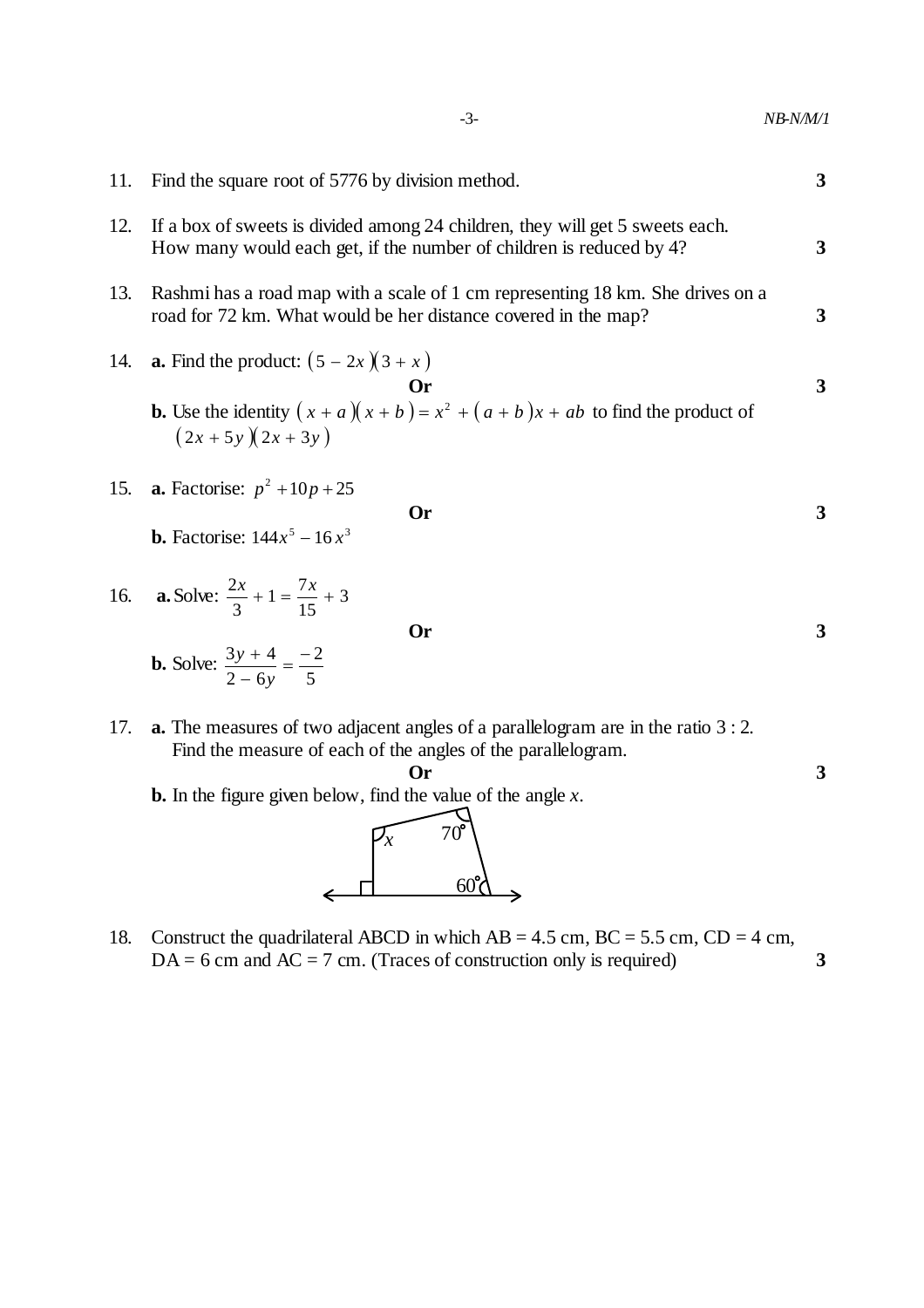19. **a.** The diagonal of a quadrilateral shaped field is 24 m and the perpendiculars dropped on it from the remaining opposite vertices are 8 m and 13 m. Find the area of the field.

**b.** A milk tank is in the form of a cylinder whose radius is 1.5 m and length is 7 m. Find the quantity of milk in litres that can be stored in the tank?



- 20. Two persons could fit new windows in a house in 3 days.
	- (i) One of the persons fell ill before the work started. How long would the job take now?
	- (ii) How many persons would be needed to fit the windows in one day? **4**
- 21. **a.** The perimeter of a rectangular swimming pool is 154 m. Its length is 2 m more than twice its breadth. What are the length and the breadth of the pool? **Or 4**
	- **b.** A man's age is three times his son's age. Ten years ago, he was five times his son's age. Find their present ages.
- 22. **a.** In the adjoining figure, ABCD is a parallelogram. Find the values of the unknowns *x*, *y*, *z*.







į